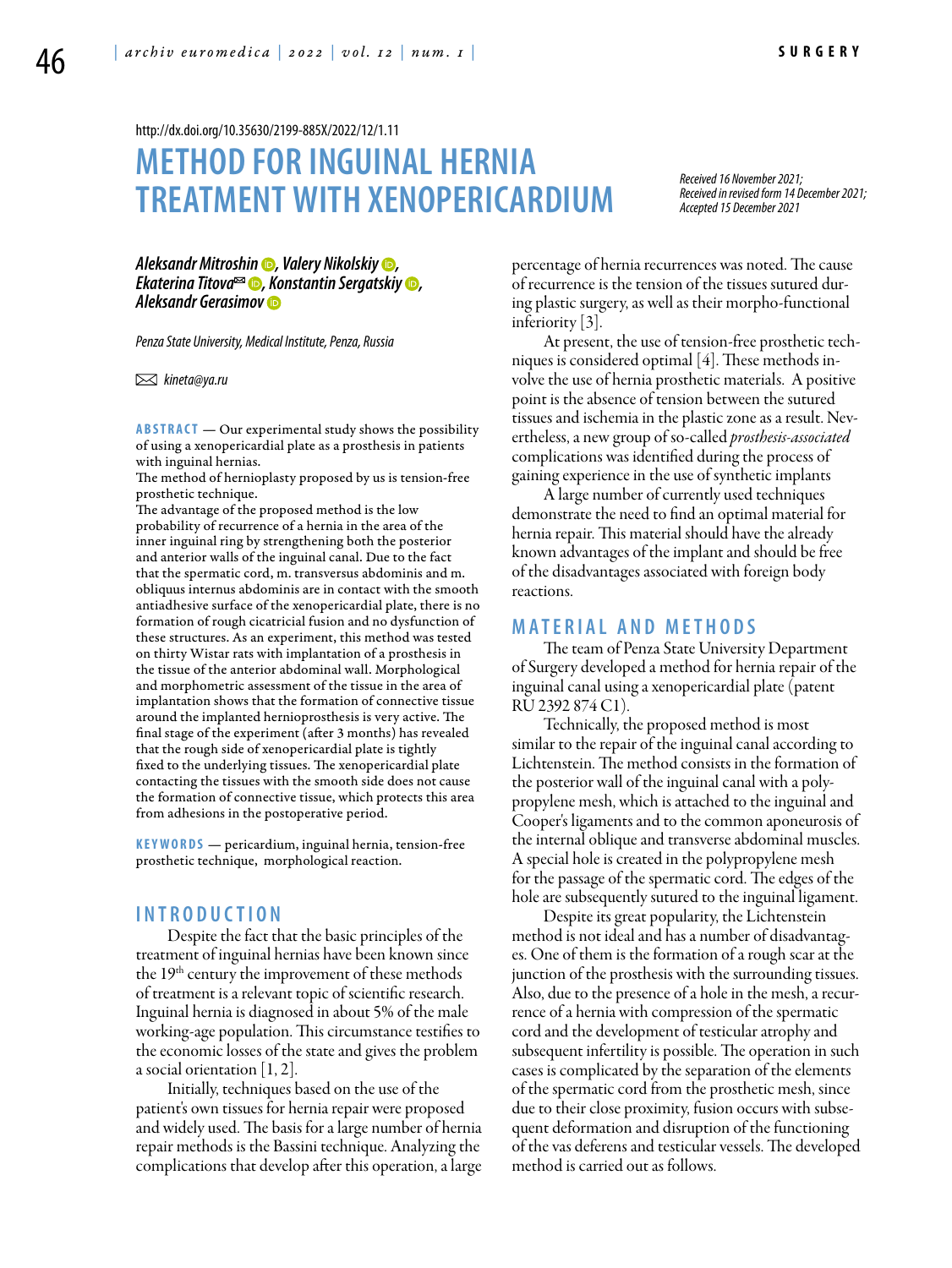First, hernia repair is performed according to generally accepted requirements. An 8 cm incision is made 2–2.5 cm higher and parallel to the inguinal ligament. Upon completion of manipulations with the hernia sac, the transverse fascia is visualized and the space behind the transverse abdominal muscle is prepared, separating the latter from the transverse fascia to a depth of 2.5–3 cm, for the location of the first leaf of the endoprosthesis. Then the xenopericardial plate, 15 by 15 cm in size, is bent in half to form two sheets of 7.5 by 15 cm so that the smooth surface of the implant faces the inside of the bent implant sheet.

The first implant leaf is modeled over the formed space behind the transverse muscle. Two ligatures are fixed along the upper edge of the modeled first implant leaf. Ligatures are passed through the transverse and internal oblique muscles from back to front along the upper edge of the prepared space to the anterior surface of the internal oblique muscle and tied. This ensures that the top edge of the first leaf is secured. After that, a hole is formed in the first sheet of the implant. The hole must match the inner opening of the inguinal canal through which the spermatic cord is passed. Then the lower edge common for both sheets (fold zone) is fixed with single interrupted sutures to the groin and, partially, to the Cooper's ligament. At the same time, the medial edge of the first leaf overlaps the area of the pubic tubercle, entering the anterior wall of the sheath of the rectus abdominis muscle, to which it is fixed with additional sutures.

Then the upper edge of the second sheet of the implant is fixed to the aponeurosis of the external oblique muscle of the abdomen from the inside with single interrupted sutures, passing the threads from the inside to the outside. At the end of the reconstruction, the dissected aponeurosis of the external oblique abdominal muscle is sutured over the second sheet of the implant, forming the external opening of the inguinal canal according to generally accepted requirements  $(Fig. 1-4)$ .

The advantage of the proposed method is the low probability of recurrence of a hernia in the area of the inner inguinal ring by strengthening both the posterior and anterior walls of the inguinal canal. Due to the fact that the spermatic cord, m. transversus abdominis and m. obliquus internus abdominis are in contact with the smooth antiadhesive surface of the xenopericardial plate, there is no formation of rough cicatricial fusion and no dysfunction of these structures. As an experiment, this method was tested on thirty Wistar rats with implantation of a prosthesis in the tissue of the anterior abdominal wall. The studies were carried out in accordance with the requirements of the *European Convention for the Protection of Vertebrate Animals, used* 

*for experiments or other scientific purposes* (Strasbourg, 1986). Permission was obtained from the local Ethics Committee of the Medical Institute of Penza State University.

There were no complications in the postoperative period in rats.

Animals were removed from the experiment after 2 weeks, 1 month and 3 months after the start of the study. Conducted morphological and morphometric assessment of the state of tissue in the area of implantation of the prosthesis.

## **RESULTS AND DISCUSSION**

The study showed that the xenopericardial plate leads to the development of a sufficiently pronounced inflammatory response in the tissues of the abdominal wall.

In the early stages — 2 weeks after surgery, inflammatory infiltration is mainly detected in the area of the prothesis, then lymphocytes and neutrophilic leukocytes spread into the thickness of the xenopericardial plate. A month after the start of the experiment, inflammation in the area of operation reaches its maximum intensity, then its regular decrease occurs.

The formation of connective tissue around the implanted hernioprosthesis is very active. Initially, a large number of fibroblasts and, accordingly, connective tissue fibers are formed at the border of the intrinsic tissues of the abdominal wall and the prothesis (Table 1).

Then the fibers and capillaries of the granulation tissue grow into the mesh cells, approaching the xenopericardial plate. The development of the inflammatory reaction and the growth of connective tissue around the combined prosthesis has a number of features compared to separately used mesh implants.

The final stage of the experiment (after 3 months) shows that the rough side of xenopericardial plate is tightly fixed to the underlying tissues.

The xenopericardial plate facing the tissues with the smooth side does not cause the formation of connective tissue, which protects this area from adhesions in the postoperative period.

#### **C o n cl u s i o n**

Thus, the data of experimental studies allow us to conclude that the proposed method for the treatment of inguinal hernias using a xenopericardial plate makes it possible to strengthen both walls of the inguinal canal. This method minimizes the incidence of recurrent hernia. The antiadhesive side of the prosthesis facing the spermatic cord prevents the formation of rough cicatricial adhesions between the elements of the spermatic cord and the implant, thereby preventing the risk of impairment of its trophism and function.